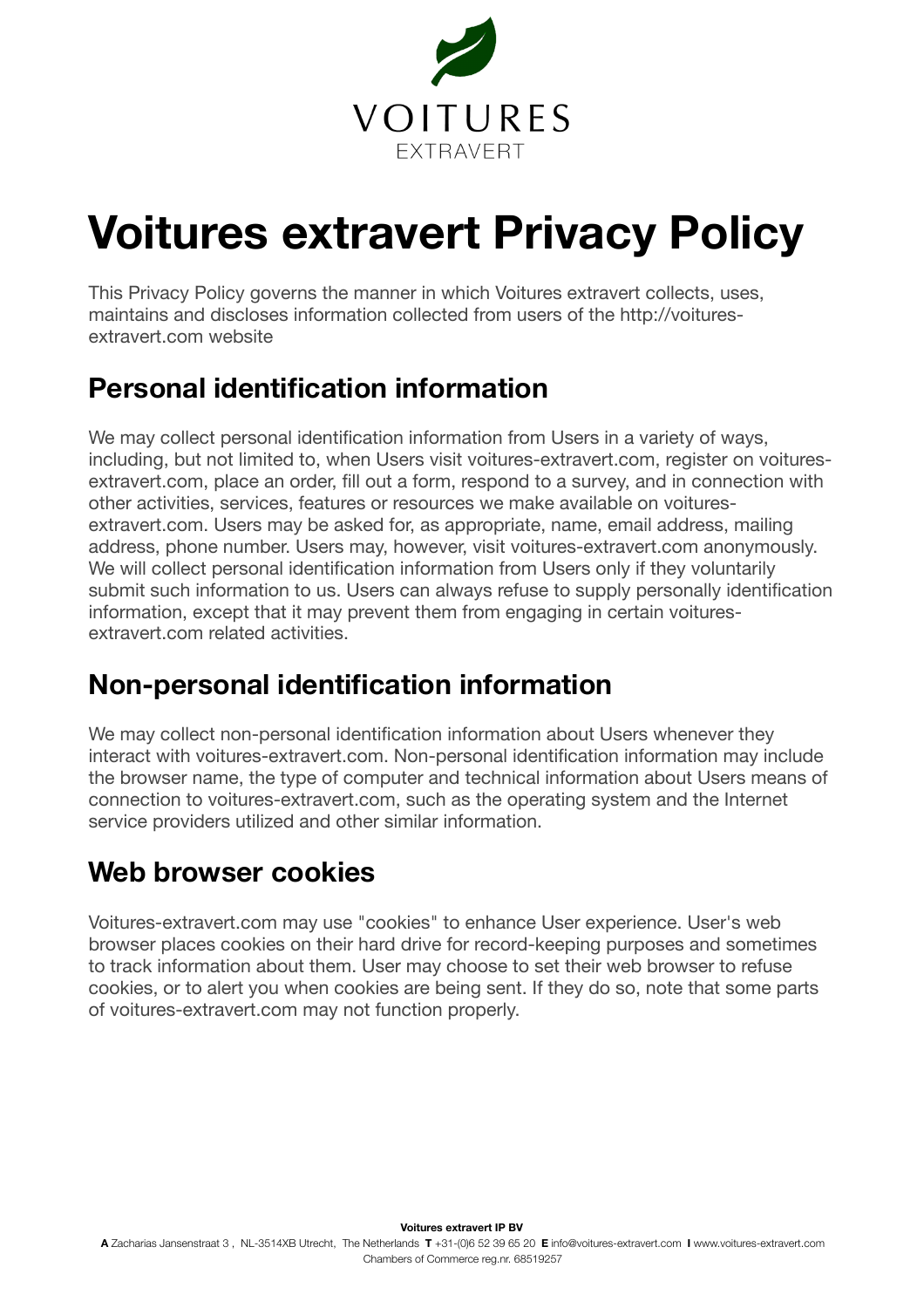# **How we use collected information**

Voitures extravert may collect and use Users personal information for the following purposes:

- To run and operate voitures-extravert.com

We may need your information display content on voitures-extravert.com correctly. - To improve customer service

Information you provide helps us respond to your customer service requests and support needs more efficiently.

- To personalize user experience

We may use information in the aggregate to understand how our Users as a group use the services and resources provided on voitures-extravert.com.

- To improve voitures-extravert.com

We may use feedback you provide to improve our products and services.

- To run a promotion, contest, survey or other voitures-extravert.com feature

To send Users information they agreed to receive about topics we think will be of interest to them.

- To send periodic emails

We may use the email address to send User information and updates pertaining to their order. It may also be used to respond to their inquiries, questions, and/or other requests.

# **How we protect your information**

We adopt appropriate data collection, storage and processing practices and security measures to protect against unauthorized access, alteration, disclosure or destruction of your personal information, username, password, transaction information and data stored on voitures-extravert.com.

#### **Sharing your personal information**

We do not sell, trade, or rent Users personal identification information to others. We may share generic aggregated demographic information not linked to any personal identification information regarding visitors and users with our business partners, trusted affiliates and advertisers for the purposes outlined above. We may use third party service providers to help us operate our business and voitures-extravert.com or administer activities on our behalf, such as sending out newsletters or surveys. We may share your information with these third parties for those limited purposes provided that you have given us your permission.

#### **Electronic newsletters**

If User decides to opt-in to our mailing list, they will receive emails that may include company news, updates, related product or service information, etc. We may use third party service providers to help us operate our business and voitures-extravert.com or administer activities on our behalf, such as sending out newsletters or surveys. We may share your information with these third parties for those limited purposes provided that you have given us your permission.